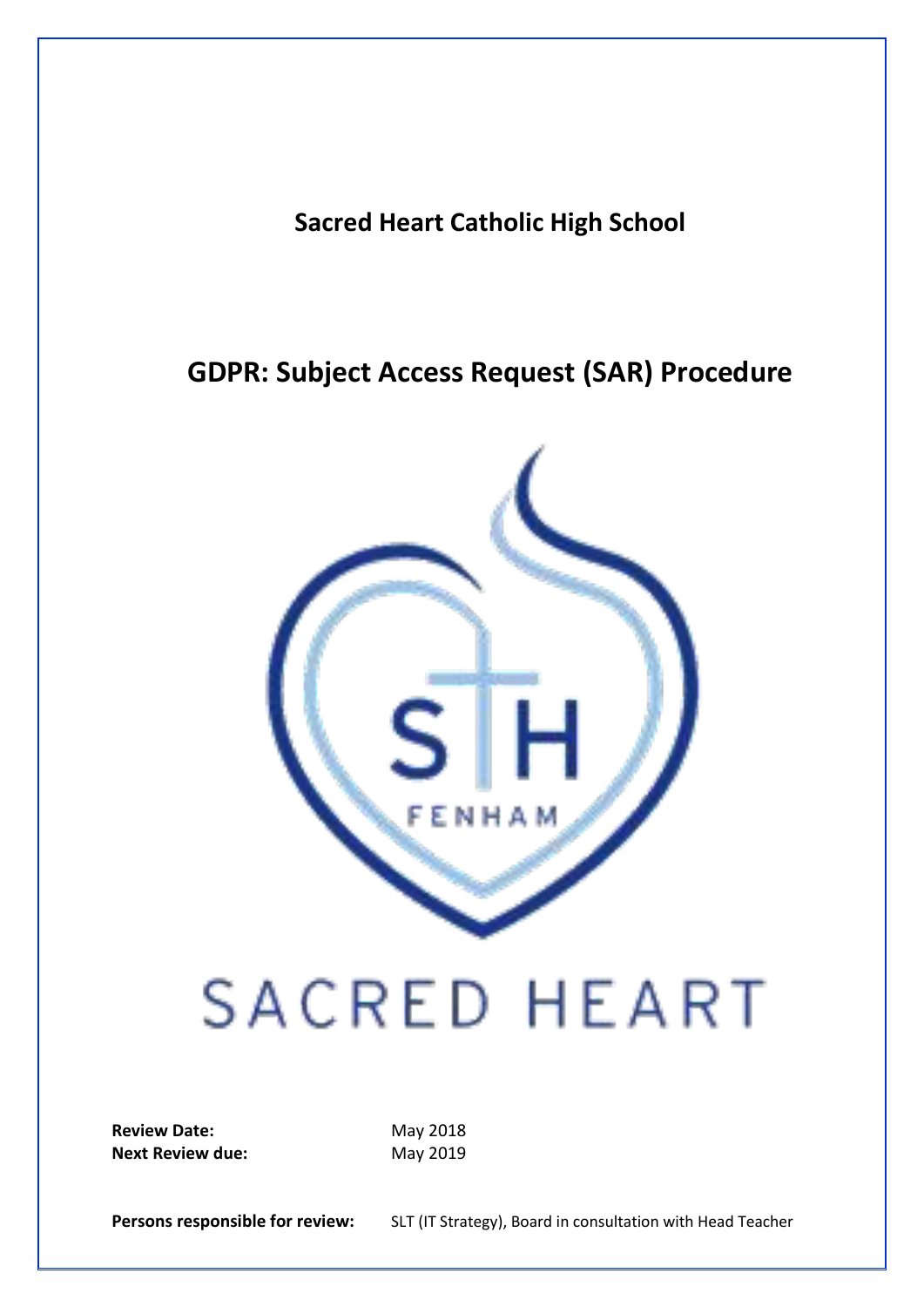## **Subject Access Procedure**

If the school receive a subject access request from an individual, they will follow the procedure listed below.

- 1. The school will contact the Data Protection Officer in the event of a subject access request and the Data Protection Officer will assist the school throughout the process.
- 2. The school will first establish who the individual is making the request on behalf of. Is it access to their own personal data or is it on behalf of someone else?
- 3. The school will then establish if the individual has a valid reason for accessing the data. ICO guidelines state that they are not entitled to the information just because they may be interested.
- 4. If a valid reason is forthcoming, then the individual will be asked to make the request in writing. E-mail, fax and under certain circumstances social media are all acceptable for the subject access request to be a valid one.
- 5. The school may be allowed to charge a fee for the subject access request and this will be communicated back to the individual if this is the case.
- 6. The school are not required to respond to verbal request. However, depending on the circumstances, it could be reasonable to do so, if the school are satisfied about the person's identity.
- 7. Should the individual requesting the data be disabled and they find it impossible or unreasonably difficult to make the request in writing, then the school will make reasonable adjustments under the equality act of 2010.
- 8. Even if the subject access request does not mention that it is a subject access the school will treat it as such, if it is clear that the individual is asking for their own personal data (or on behalf of someone else).
- 9. The subject access request will be treated as valid by the school regardless of who it has been sent to within the school.
- 10. The school will then establish if the information requested falls within the definition of personal data.
- 11. Once a valid subject access request has been received. The school will determine the nature of the request, and a decision will be made on what information can be provided if the subject access request relates to a child, and the time scales to adhere too. *GDPR states 1 month for a request. However, ICO guidelines state 15 school days for a child's educational records.*